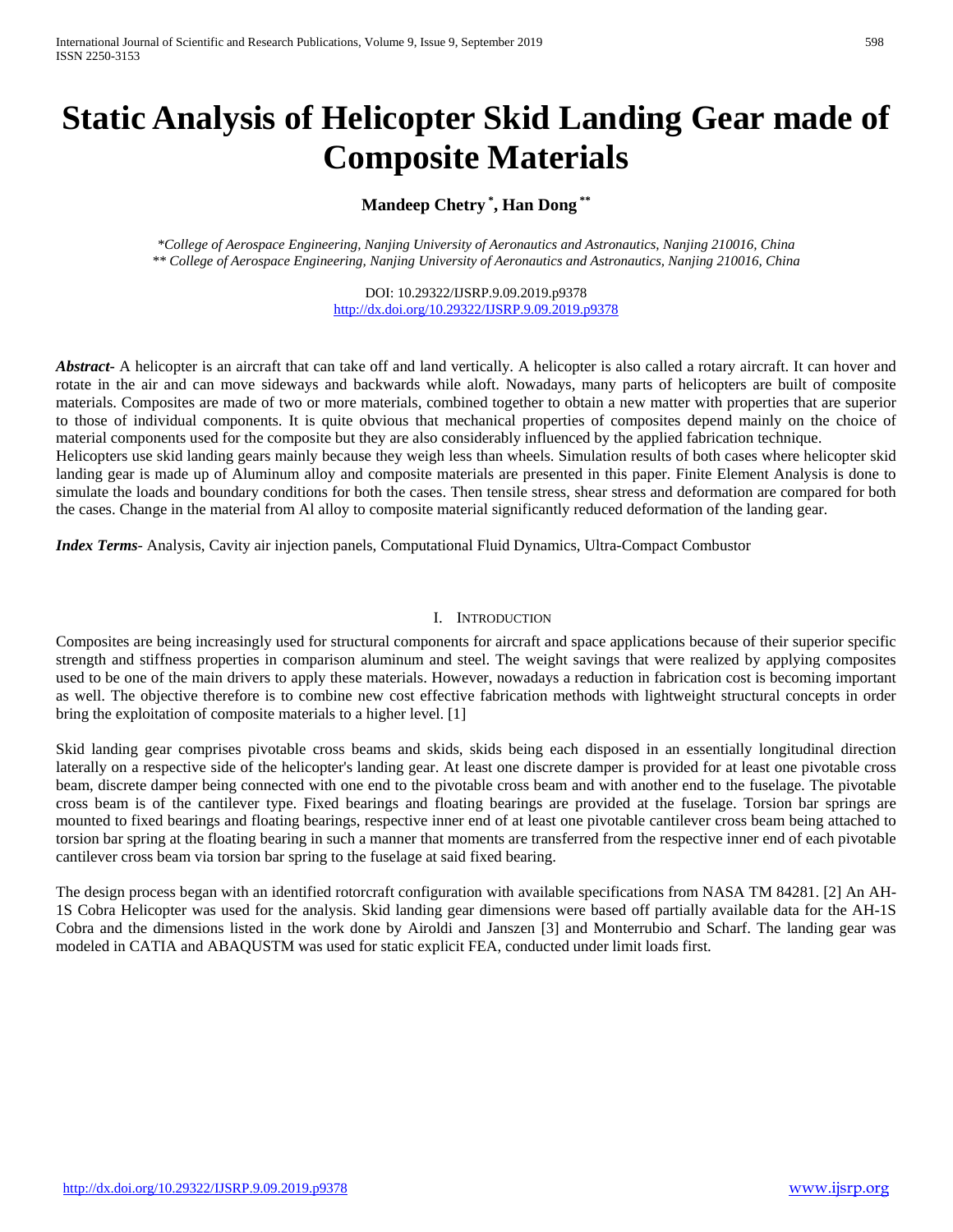

Figure 1: AH-1S Cobra Rotorcraft

#### II. BACKGROUND

Helicopter landing gear must be designed to secure helicopter fuselage, several electronic equipment and passengers under ultimate design dynamic landing conditions. In order to survive high- energy impacts, the skid landing gear must be designed conditions. In order to survive high- energy impacts, the skid landing gear must be designed to provide adequate energy absorptions. The design landing conditions, which applies to the helicopters basic structural design gross weight, requires rotor lift equal the aircraft's weight during the landing conditions. Normally in this modern world of rotorcraft two types of landing gear systems are used. The complex and heavy type of landing gears are wheeled type. The wheeled type design includes the features like tires, wheel, braking devices, oleo struts and other hydraulic equipment. The break and shock absorbers act as an energy absorber. The main attraction of this type of landing gear is they have retracting mechanisms which more complicates the design. Another type which is commonly used is the skid landing gear. The positive aspects of the skid landing gears are it offers simplicity in design and reduction in empty weight (WE). It is usually made from light metal alloys. They also give an excellent i fatigue performance and they have no concerns associated with corrosion which metals have. [4]

There are various types' materials been used for skid landing gear such as aluminum 7075 [4], glass fibers, titanium metal matrix composite (MMC) [5], and sandwich composites structures.

The main advantages of composite materials are they have high mechanical properties, ease of fabrication, they have flexibility of design options and also light weight, they are corrosion resistant, the impact resistant is very high, and they have excellent fatigue strength. [6]

The landing gear has significant importance in the design of a helicopter for the functional aspect is that the structural changes it needs to secure the ground and absorb the landing impact. The landing gear is a unique and important component. It should bear extreme and varying loads when an aircraft maneuvers on the ground or alights, yet it should be lightweight and compact because it is stowed and unused during most of flight hours. The stresses to which it shall be given a landing gear are significant and therefore the design of its structural parts requires a very thorough study of the forms to meet the requirements of weight, strength and rigidity. The materials in this type of composite structures, as it appears, would find their natural application if it were not for the technological difficulties encountered in implementing the structures of complex shapes that characterize, as mentioned, the landing gear [7]. Composite has many excellent features such as high strength to weight ratio, flexibly designed and manufactured, easily structure-function integrated [8].

Finite element analysis of solid plate and sandwich composite plates can be performed using ABAQUS. Analysis can also be performed to compare the effect of unidirectional, cross-ply and angle-ply laminate configurations on the bending deflection of the sandwich plate. There are numerous analysis and optimization can be done on a skid landing gear design using multi body analysis and genetic algorithm [5]. The methodology involves the load factor developed during limit loads under multiple landing scenarios.

A drop test simulation is very expensive and difficult to implement numerically if the complete material history involved in all designs and manufacturing phase is to be accounted for. For that reason, some researchers have decided to use the rigid/flexible multi body dynamic code such as ADAMS to simulate the drop test of a skid landing gear. An assembly of rigid elements was used in the simulations which were compared to the elastic finite element analysis. They showed that the flexible body model presents good results but the behavior law of the landing gear has to stay within the elastic domain. Other researchers decided to investigate on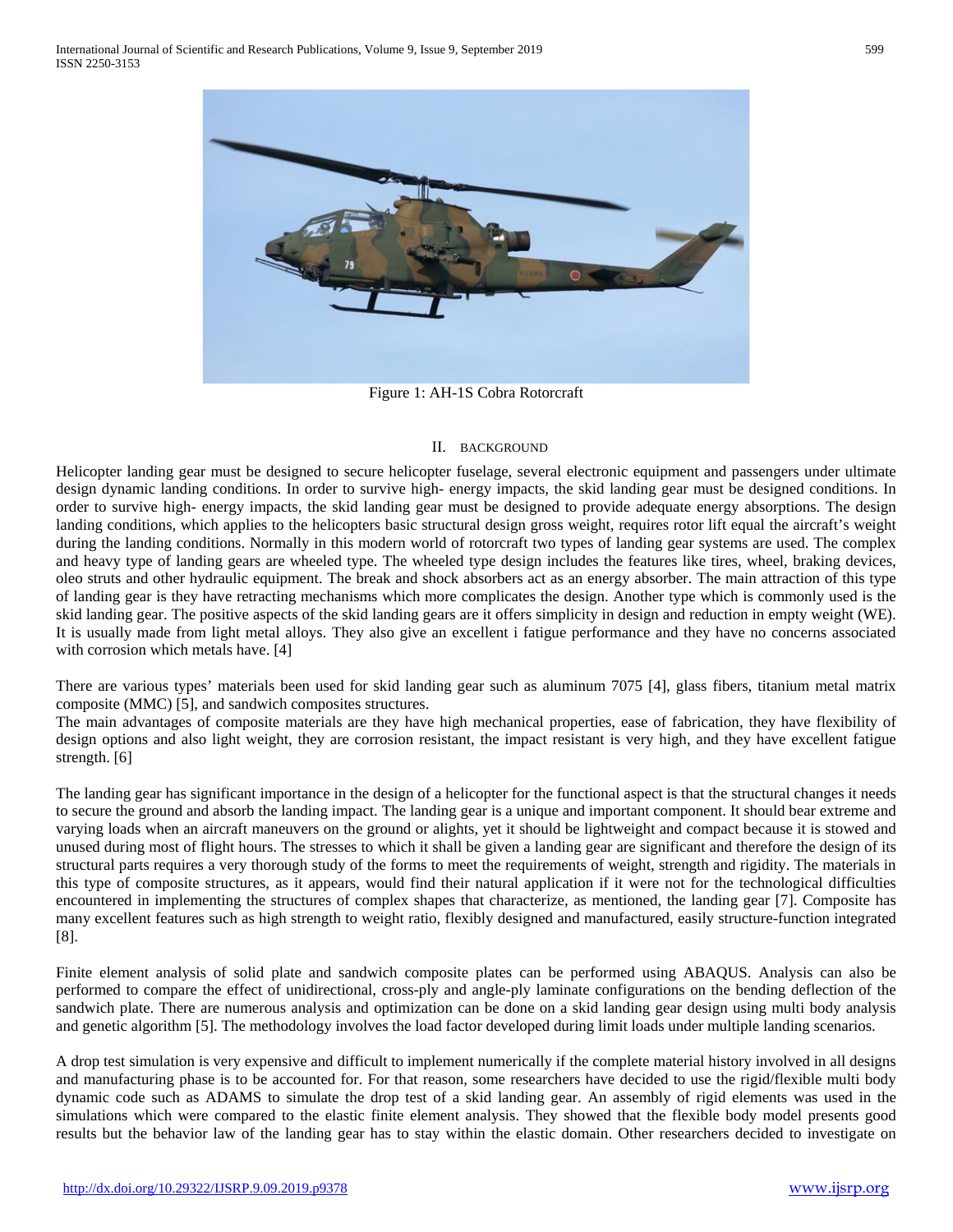reducing the computational time using a hollow rectangular beam element with Ls-Dyna. This used element appeared to be time effective and relatively accurate compared to experimental results. However, it does not provide enough integration point through the thickness and hence not enough precision. However, it can be developed by complete methodology to simulate drop tests and to compare them with experimental results.[9][10].

Some researchers carried out finite element computation using ANSYS software. The finite-element meshes of these models were generated using eight node brick solid 45 element and Beam188 [11].

#### III. COMPUTATIONAL METHODS

The material parameters and constraints for modeling were selected from Shrotri [4]. The model was modified in CATIA. The top view of the landing gear is in figure 2.



Figure 2: Top view of modeled landing gear

The material properties of the composite materials are also derived from the paper [4]. The values are then input in ABAQUS.

| <b>Property</b>       | Value  |
|-----------------------|--------|
| $E_1(GPa)$            | 191    |
| $E_2$ (GPa)           | 9.5    |
| V <sub>12</sub>       | 0.24   |
| $G_{12}(GPa)$         | 5.3    |
| $\rho(\text{kg/m}^3)$ | 1621.7 |

Table 1: Material properties of the composite made model

Material properties are assigned to each part of the landing gear model and layered, as shown in the figure 3 below.

| Layer  | Material                          | Thickness (m) | Angle (°) |  |
|--------|-----------------------------------|---------------|-----------|--|
| $(+Z)$ |                                   |               |           |  |
| 9      | Epoxy Carbon UD (230 GPa) Prepreg | 0.002         | -45       |  |
| 8      | Epoxy Carbon UD (230 GPa) Prepreg | 0.002         | 0         |  |
|        | Epoxy Carbon UD (230 GPa) Prepreg | 0.002         | 90        |  |
| 6      | Epoxy Carbon UD (230 GPa) Prepreg | 0.002         | 45        |  |
| 5      | Honeycomb                         | 0.01          | 0         |  |
| 4      | Epoxy Carbon UD (230 GPa) Prepreg | 0.002         | 45        |  |
| 3.     | Epoxy Carbon UD (230 GPa) Prepreg | 0.002         | 90        |  |
| 2      | Epoxy Carbon UD (230 GPa) Prepreg | 0.002         | 0         |  |
|        | Epoxy Carbon UD (230 GPa) Prepreg | 0.002         | -45       |  |
| $(-Z)$ |                                   |               |           |  |
|        |                                   |               |           |  |

| Figure 3: Material properties assigned layer by layer |  |  |  |  |
|-------------------------------------------------------|--|--|--|--|
|-------------------------------------------------------|--|--|--|--|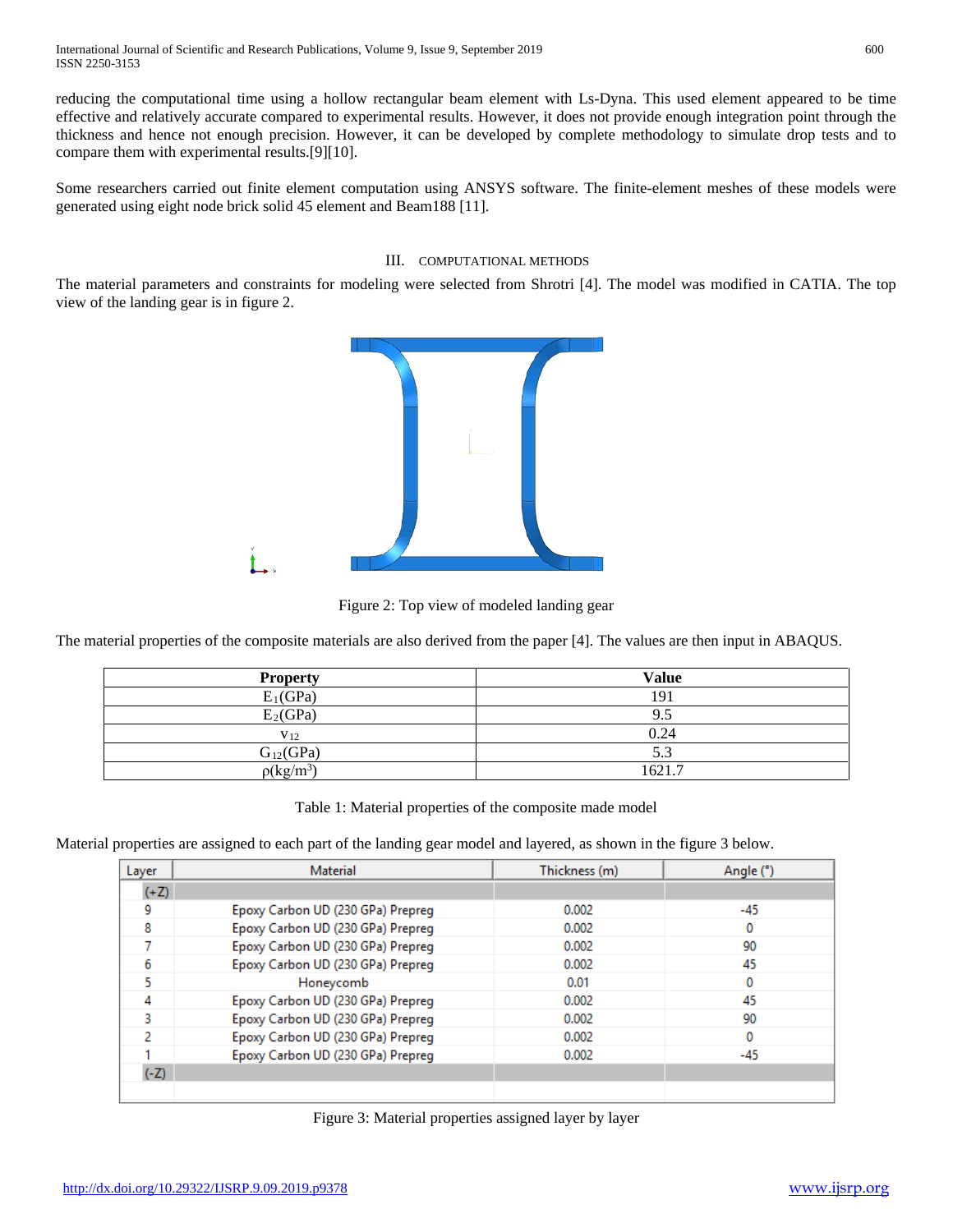The layers are presented in figure 4.



Figure 4: 3D view layer by layer

After meshing the model in ABAQUS, the "Tie Function" is used to bind different parts.



Figure 5: Different parts bound together

Then, a rigid reference point is created at (0,0,500) that imparts mass to the reference point and establishes a rigid beam connection with the landing gear via the MPC function. Parameters are taken from references. Point mass of 3636.36 kg is modeled.



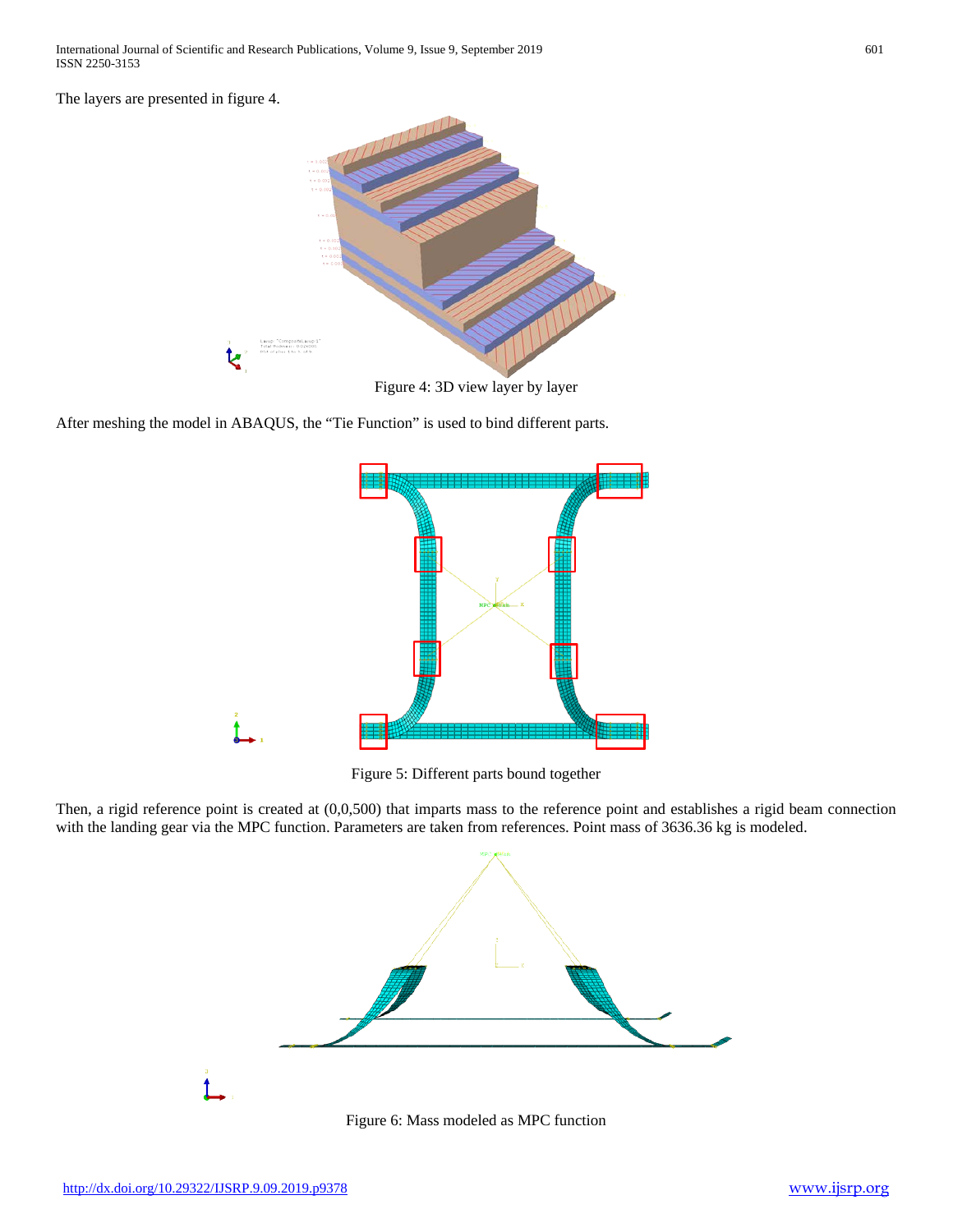Loads and Boundary conditions are then applied to the model. Load of 15190N and constraints in all the four bases are applied as shown in figure 7.



Figure 7: Loads and Boundary Conditions applied to the model

Finally, Static Analysis is performed in ABAQUS for both composite built landing gear and Aluminum alloy built landing gear. Then, Static Analysis was performed using ABAQUS under the same boundary conditions. The aluminum alloy material was then compared to the composite model. . The parameters of the aluminum alloy material are as follows: Elastic Modulus 69 GPa, Poisson's ratio 0.32, Density  $2700 \text{ kg/m}^3$ .

### IV. CALCULATION RESULTS AND ANALYSIS

After analysis was performed, many parameters were considered in order to compare the two different cases. The following figures describe the parameters and their values.



Figure 8:  $S<sub>max</sub>$  of Al-alloy material and composite material respectively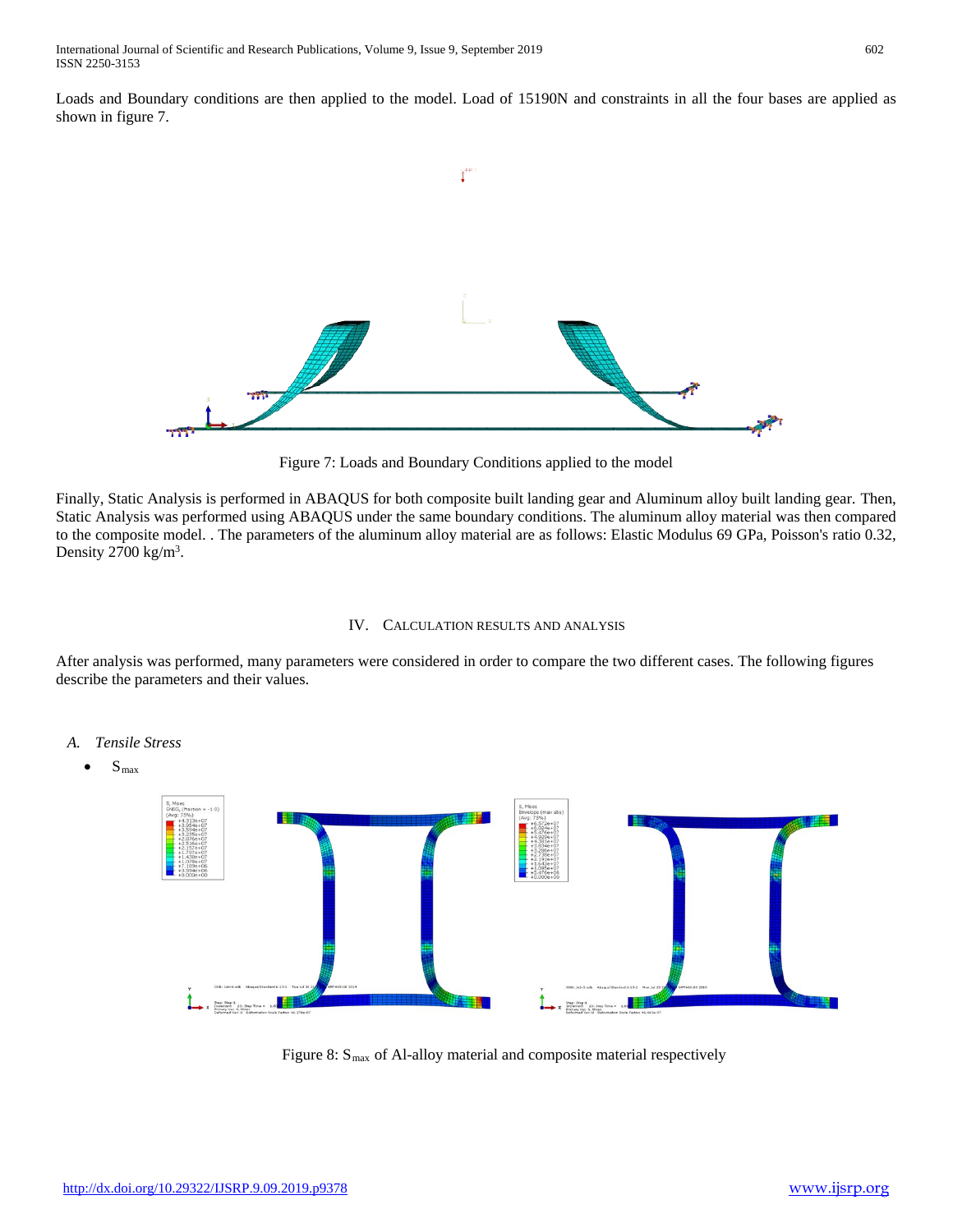International Journal of Scientific and Research Publications, Volume 9, Issue 9, September 2019 603 ISSN 2250-3153

 ${\bf S}_{11}$ 



Figure 9: S<sub>11</sub> of Al-alloy material and composite material respectively

• S22



Figure 10:  $S_{22}$  of Al-alloy material and composite material respectively

*B. Shear Stress (S12)*



Figure 11: Shear force of Al-alloy material and composite material respectively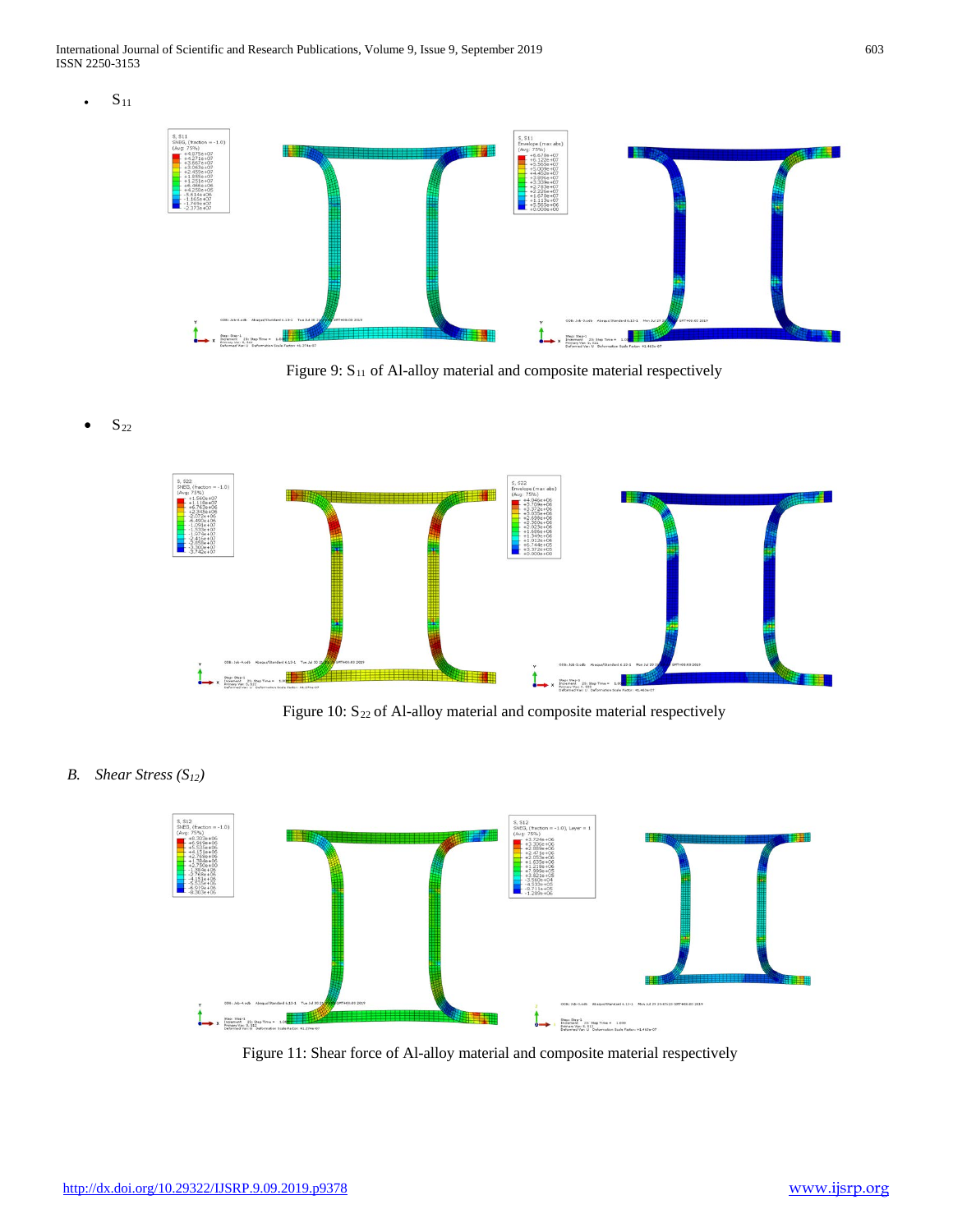- *C. Deformation*
	- $\mathbf{U}_{\text{max}}$



 $\bullet$   $\quad$  U<sub>1</sub>



Figure 13: U<sub>1</sub> of Al-alloy material and composite material respectively

 $U_2$ 



Figure 14: U<sub>2</sub> of Al-alloy material and composite material respectively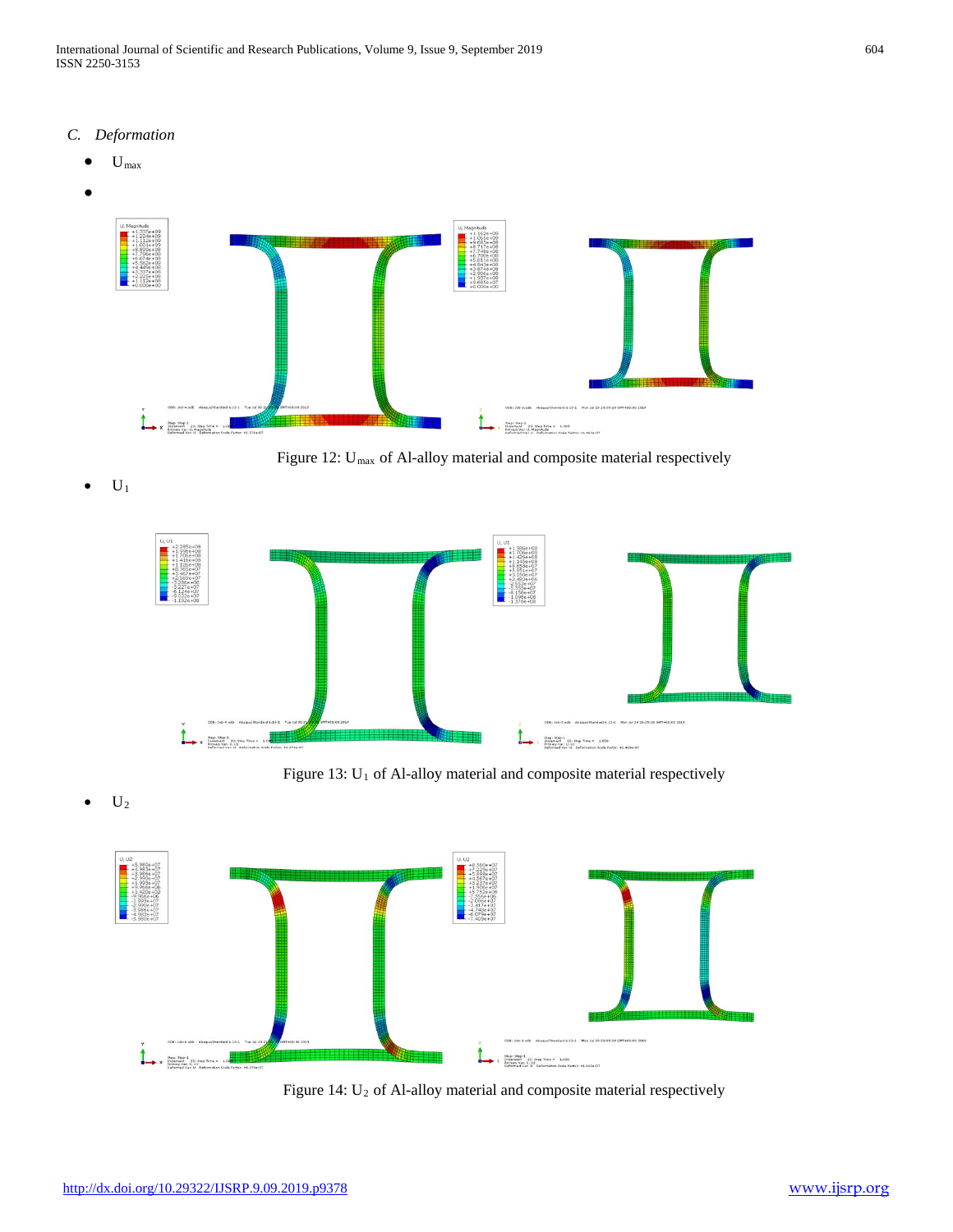$U_3$ 



Figure 15: U3 of Al-alloy material and composite material respectively

All the results presented in the figures above are described in the table below.

|                              | <b>Stress/MPa</b> |             |             | <b>Shear</b><br>/MPa | Deformation/mm            |          |                              |                   | Weight                            |
|------------------------------|-------------------|-------------|-------------|----------------------|---------------------------|----------|------------------------------|-------------------|-----------------------------------|
|                              | S <sub>max</sub>  | $S_{11max}$ | $S_{22max}$ | $S_{12max}$          | $\mathbf{U}_{\text{max}}$ | $U$ 1max | $\mathbf{U}_{2\mathbf{max}}$ | $\mathbf{U}$ 3max |                                   |
| Composite<br><b>Material</b> | 6.572e7           | 6.678e7     | 4.046e6     | 3.724e6              | 1.162e9                   | 1.986e8  | 8.560e7                      | 1.162e9           | Composite<br>material is          |
| <b>Al Alloy</b>              | 4.313e7           | 4.875e7     | 3.742e7     | 8.303e6              | 1.335e9                   | 2.285e8  | 5.980e7                      | 1.335e9           | $40\%$ that of<br><b>Al Alloy</b> |

#### Table 2: Results

It can be seen from table 2, that composite made landing gear has less deformation compared to that of Al alloy made landing gear. Comparing the data in the table 2, it can be seen that under the same conditions, the stress level of the composite landing gear is higher than that of the aluminum alloy landing gear, and the deformation result is better than that of the aluminum alloy landing gear, and the effect of weight reduction is 40%.

# V. CONCLUSION

This paper presents numerical simulations to both the cases where helicopter skid landing gear is made up of Aluminum alloy and composite materials. Comparing the stress and deformation results, composite made landing gears are better than the Aluminum alloy made landing gear. However, the composite made landing gear can be more optimized using different types of composite materials such as honeycomb structure. It can be followed up for the researches in future.